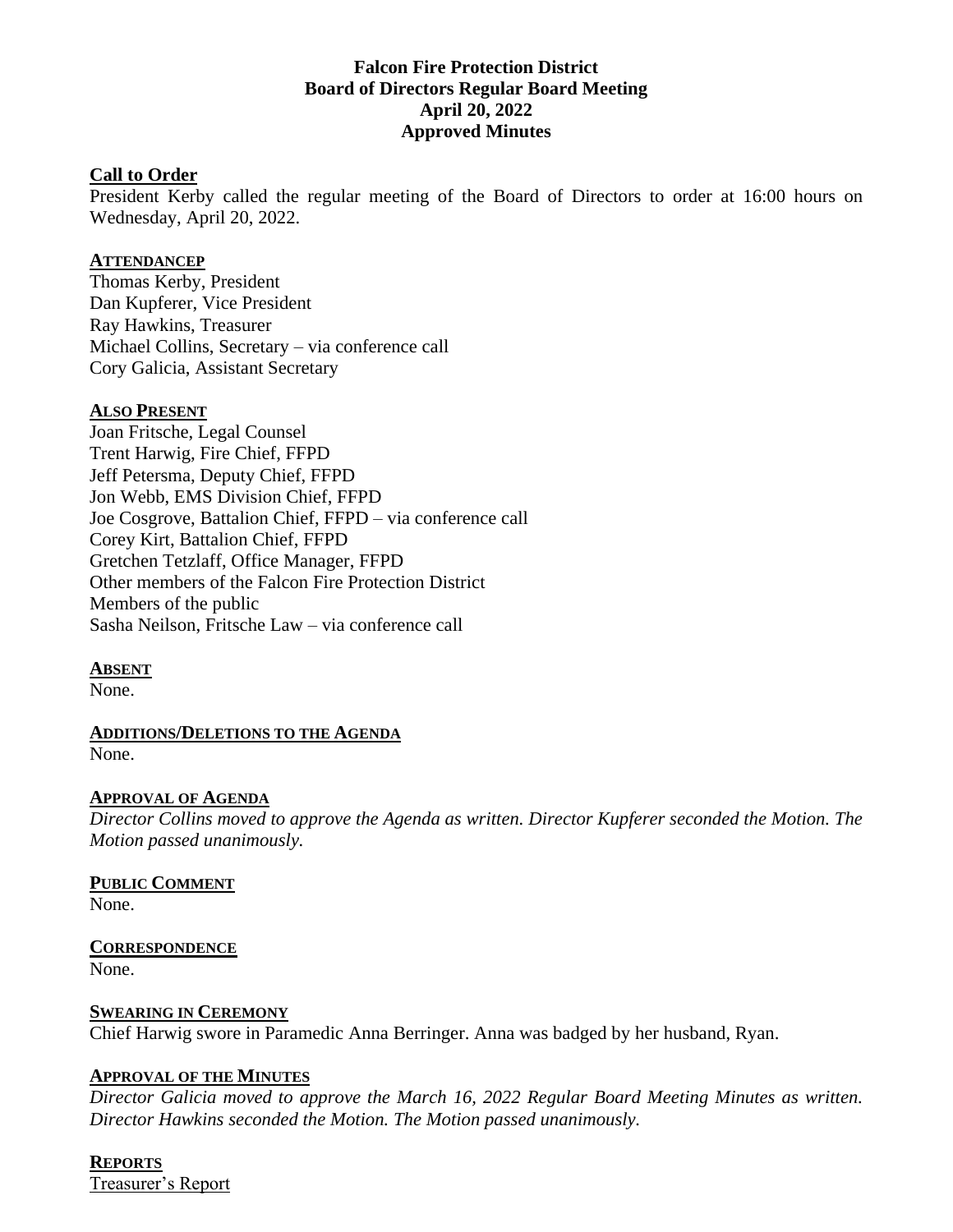Chief Harwig reviewed the written March Treasurer's Report with the Board. The Chief noted 25% of the 2022 fiscal year is complete in this report.

Total General Fund Budget revenues received were at 40%. Total General Fund expenditures across all categories were at 23%.

The Ambulance Fund Budget revenues received were at 27%. Transport fees were at 31%. Total Ambulance Fund expenditures were at 20%.

The Capital Improvement Fund revenues received were at 25%. 17% has been spent out of the Lease Purchase account. Total expenditures were at 15%.

The Rural Water Fund had no expenditures for the month of March.

*Director Kupferer moved to accept the March, 2022 Treasurer's Report as presented. Director Hawkins seconded the Motion. The Motion passed unanimously.*

### Staff Report

Deputy Chief Petersma advised there were 36 Reserve standby hours for the month of March.

Deputy Chief Petersma advised that the updated incident count for February, 2022 was 332 calls for the month and a total 755 calls for the year.

EMS Division Chief Webb supplied an updated written Transport Report to the Board. The report shows that the crews transported 142 patients in the month of March.

EMS Division Chief Webb supplied an update on COVID calls, which are down and several restrictions have been lifted. The crew continues to wear protective gear when there are possible risks.

### Attorney's Report

Attorney Fritsche provided a written Attorney's Report to the Board.

### **UNFINISHED BUSINESS**

### Administration Building Addition & Remodel

Chief Harwig advised that iiCon Construction is currently about two weeks ahead of schedule. They anticipate substantial completion to be the last week in June, 2022. He also advised that one RTU over the meeting room will not be delivered until mid-July, 2022. He also advised that the back-up generator, ordered in 2021, would not be delivered until sometime in August, 2022, which was moved up from a November, 2022 delivery date.

o iiCon Construction Draw Request #4

Chief Harwig presented the Board with Draw Request #4 in the amount of \$125,423.83. A discussion of completed items and the process and timing for pre order items took place with the Board.

 $\circ$  Approval of Change Order #003: CE #012 –  $\frac{3}{4}$ " conduit to Conference Room one's floor box.

Chief Harwig advised that this change order is to add conduit in Conference Room, in the amount of \$291.12.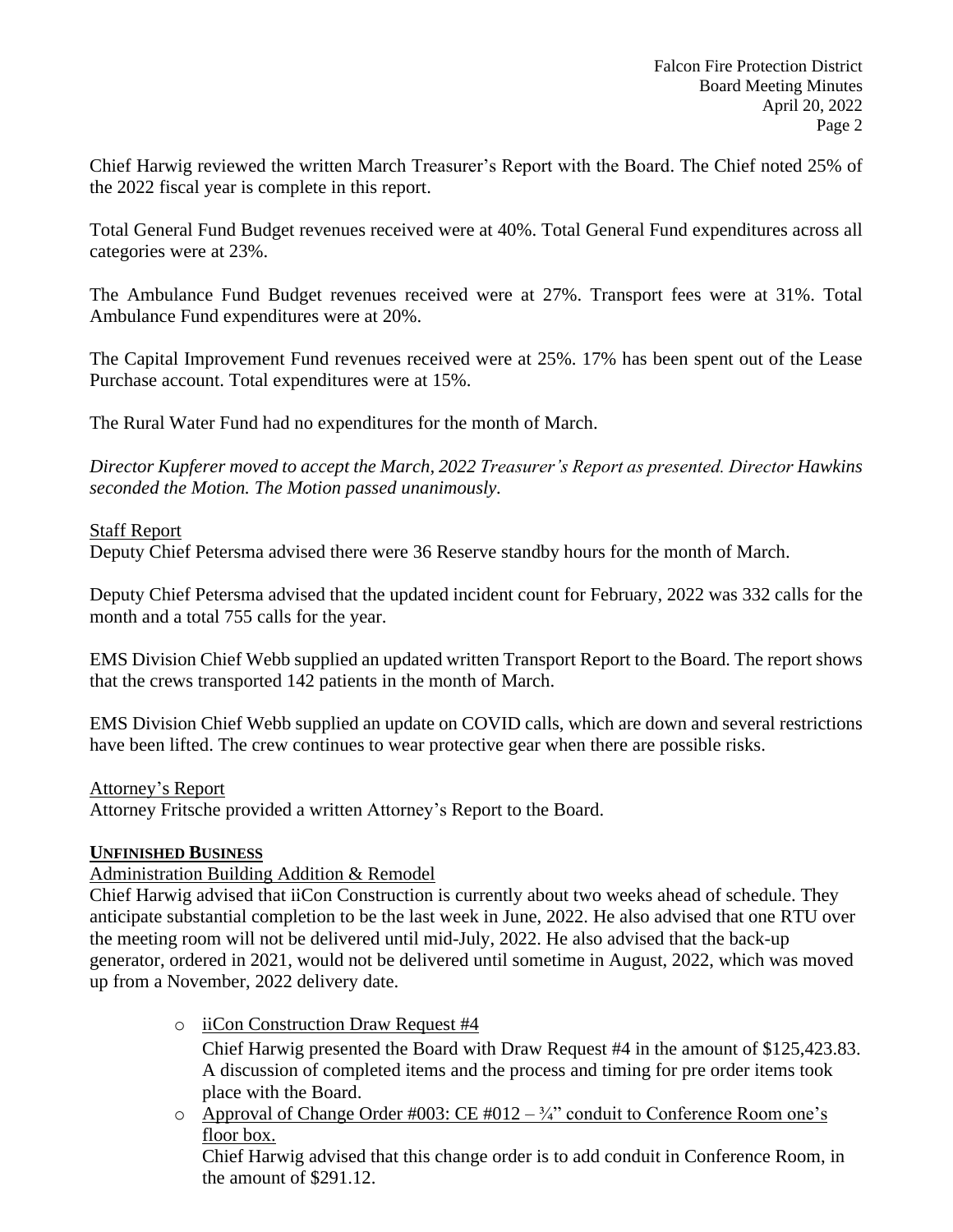- $\circ$  Approval of Change Order #004: CE #001 Revised Interior Finishes Chief Harwig advised that this change order is to revise interior finishes, in the amount of \$1,213.70.
- $\circ$  Approval of Change Order #005: CE #004 Monument Sign Chief Harwig advised that this change order is to add monumentation signage, in the amount of \$19,100.00.
- o Approval of Change Order #006: CE #010 Revised Casework Plans Chief Harwig advised that this change order is to revise casework plans, in the amount of \$9,003.43.

*Director Kupferer moved to approve Draw Request #4 as presented. Director Galicia seconded the Motion. The Motion passed unanimously.*

*Director Collins moved to ratify Change Order #003: to add ¾" conduit in Conference Room, Change Order #004: Revised interior finishes, Change Order #005: Monument sign, Change Order #006: Revised casework plans as presented. Director Kupferer seconded the Motion. The Motion passed unanimously.*

Chief Harwig advised the Board that the administration building doesn't have any signage figured into the builder's contract, but would like to figure out what type of signage should be put on the building. Options will be sent to the Board for review when available.

Station 1 Parcel – proposed El Paso County satellite office and Sheriff's Office substation Attorney Fritsche advised that the Minor Development Site Plan has been approved by El Paso County Planning Department. Water and sewer taps are expected to be connected sometime in June. The temporary modular structure is expected to be installed in July. The County expects to engage an architectural firm to design the permanent structure by June 1st.

Attorney Fritsche also advised that Jackie Reed with El Paso County submitted a Purchase Order to Land Title for the seller's title policy invoice. The policy has not yet been issued, but should have been issued one or two days after the Deed was recorded. Land Title will issue the policy upon payment of the premium. Ms. Reed is also confirming the District's invoice has been approved for payment by the County.

### May Director Election Update

The Board will hold a special meeting on May 11, 2022 at 4:00 for the purpose of appointing candidates to fill the two vacant Board seats until the next regular election in May, 2023.

#### **NEW BUSINESS**

FFPD Member Handbook Draft Review Tabled to June, 2022

**EXECUTIVE SESSION** None.

P**UBLIC COMMENT** None.